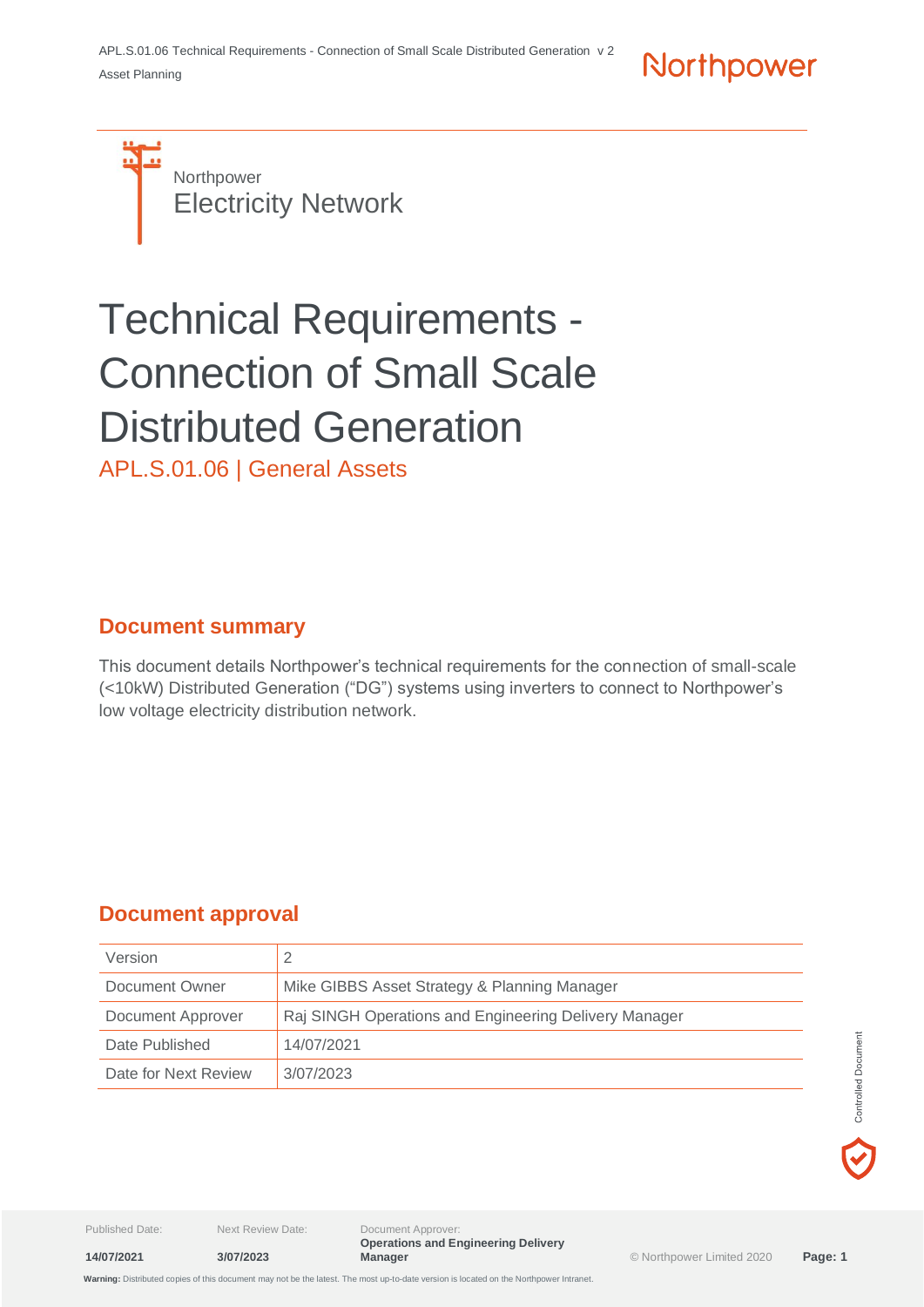# Table of contents

| 1.0   | <b>Introduction</b>                                                   | 3              |  |
|-------|-----------------------------------------------------------------------|----------------|--|
| 1.1   | Purpose                                                               | 3              |  |
| 1.2   | Scope                                                                 | 3              |  |
| 1.3   | Application                                                           | 3              |  |
| 2.0   | <b>References</b>                                                     | 4              |  |
| 3.0   | <b>Definitions</b>                                                    | 5              |  |
| 4.0   | <b>Impact of DG Connections on safety &amp; operations</b>            | 5              |  |
| 4.1   | <b>Safety Risks</b>                                                   | 5              |  |
| 4.2   | Quality of supply                                                     | 6              |  |
| 5.0   | <b>Network Requirements for Distributed Generation</b>                | 6              |  |
| 5.1   | Inverters & protection settings                                       | 6              |  |
| 5.1.1 | <b>Voltage Response Capability</b>                                    | 7              |  |
| 5.1.2 | Acceptable Inverters                                                  | $\overline{7}$ |  |
| 5.2   | <b>Photovoltaic Arrays</b>                                            | $\overline{7}$ |  |
| 5.3   | <b>Connection Requirements</b>                                        | $\overline{7}$ |  |
| 5.3.1 | Point of Isolation<br>5.3.2<br><b>Connection Phasing Requirements</b> | 7<br>8         |  |
| 5.4   | Signs or Labelling                                                    | 8              |  |
| 5.5   | <b>UPS Installations</b>                                              | 8              |  |
| 6.0   | <b>Metering &amp; sale of exported electricity</b>                    | 9              |  |
| 7.0   | <b>Installation, Inspection and Commissioning Information</b>         | 9              |  |
| 7.1   | Installation<br>9                                                     |                |  |
| 7.2   | <b>Testing and Electrical Inspection</b><br>9                         |                |  |
| 7.3   | Northpower Verification<br>9                                          |                |  |
| 7.4   | Comissioning Information to be provided to Northpower                 | 9              |  |
| 8.0   | <b>Responsibility of Owner/Operator of the Generation System</b>      | 10             |  |
| 9.0   | <b>Access by Northpower</b><br>10                                     |                |  |
| 10.0  | <b>Interruptions / Temporary Disconnection from the Network</b>       | 10             |  |
| 11.0  | <b>Application for Connection of DG</b><br>10                         |                |  |
| 12.0  | <b>Document Review History</b>                                        |                |  |

 $\blacktriangledown$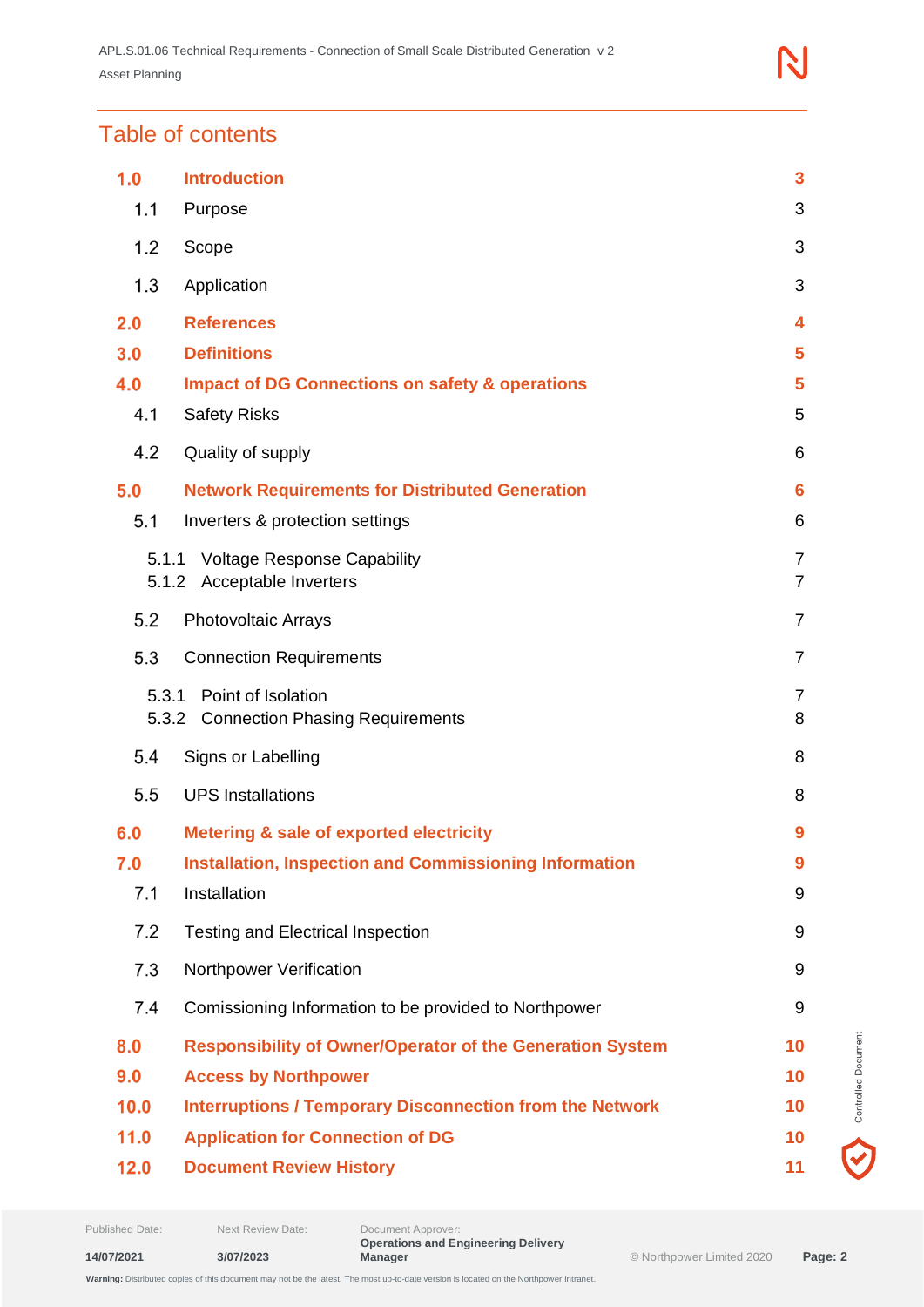#### <span id="page-2-1"></span><span id="page-2-0"></span>1.1 Purpose

This Standard provides Northpower's technical requirements for the connection of smallscale (<10kW) Distributed Generation ("DG") systems using inverters to connect to Northpower's low voltage electricity distribution network.

#### <span id="page-2-2"></span>1.2 Scope

The scope of this standard relates to the connection of small-scale distribution generation to the Northpower Network:

- generation systems that are <10kW in capacity, and
- are inverter connected to Northpower's low voltage network

This also applies to:

• grid connected energy storage systems (batteries), including Electric Vehicle (EV) batteries with vehicle to grid export capability.

#### **Exclusions:**

This document does not cover:

- Generation systems greater than 10kW and up to 100kW. *Refer to APL.S.01.07 Technical Requirements for Large Scale Distributed Generation Standard.* However this document can be used as a general background guide (only). You need to discuss your project with Northpower and determine what additional technical requirements may be involved.
- Large scale systems greater than 100 kW or systems connected directly to the high voltage network (11 kV or 33 kV) – these will need connections to be specifically designed for each system.
- Stand alone, standby or emergency generation systems that are not capable of feeding power into Northpower's network.
- The economics or the design of Distributed Generation systems.

The process of connecting Distributed Generation to Northpower's network is detailed in *CST.S.00.02 New LV Service Connections.* This include details of the customer application, network approval and connection process. This standard should be read in conjunction with these technical requirements.

#### <span id="page-2-3"></span>1.3 Application

This Standard applies to all distribution generation systems, and is provided for internal and external users.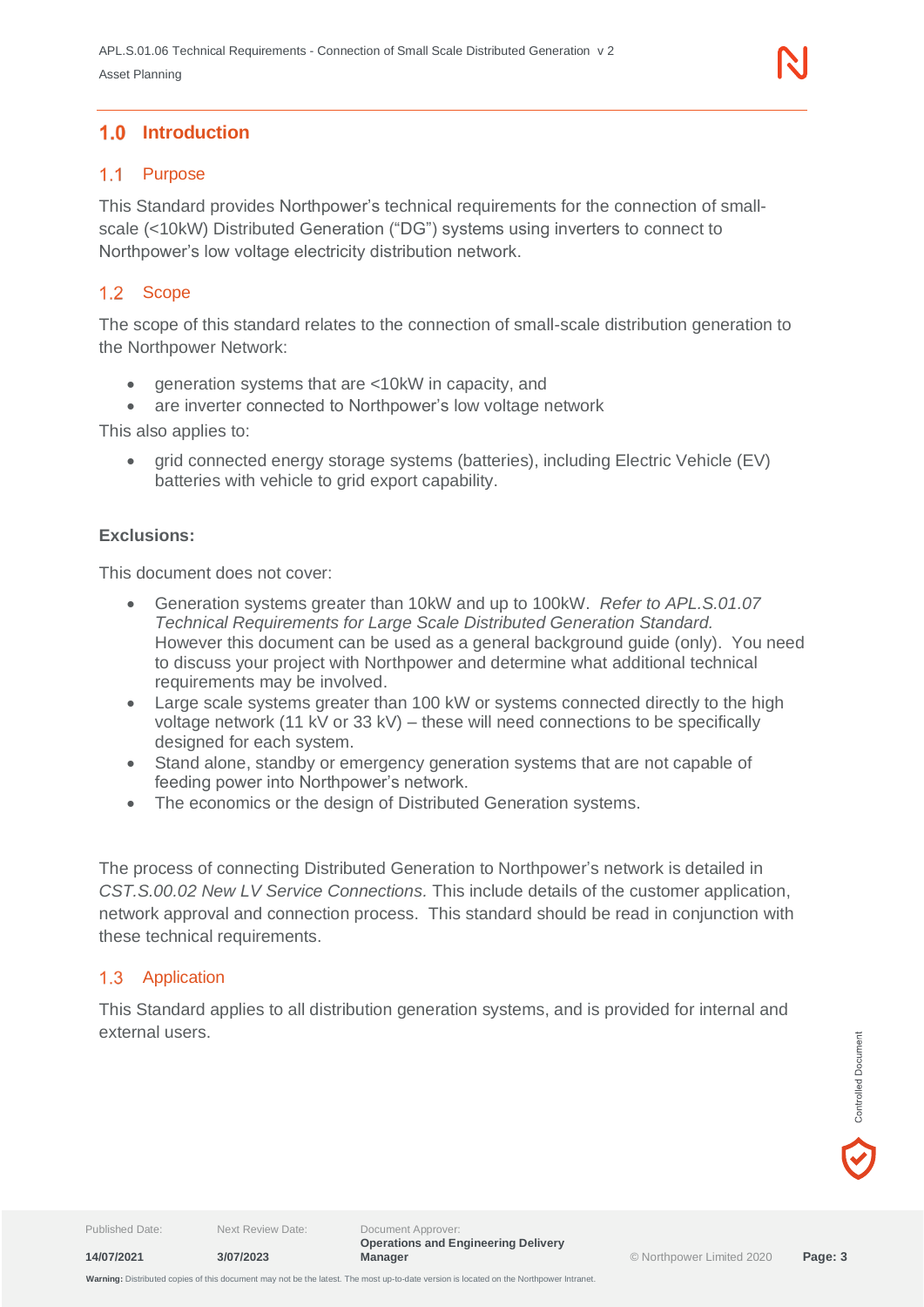## <span id="page-3-0"></span>2.0 References

| <b>Internal Reference</b>                      | <b>Details</b>                                                                                                                                                                                           |  |
|------------------------------------------------|----------------------------------------------------------------------------------------------------------------------------------------------------------------------------------------------------------|--|
| APL.S.01.07                                    | Technical Requirements for Large Scale Distributed Generation Standard                                                                                                                                   |  |
| CST.S.00.02                                    | New LV Service Connections (Note - Section 11 details Distributed<br>Generation)                                                                                                                         |  |
| <b>Customer Guide</b>                          | Customer Guide - DG Connection (available on website)                                                                                                                                                    |  |
| <b>Distributed Generation</b><br>Livening Form | The Livening Form is required to be submitted to Northpower, certifying<br>the details of the distributed generation installation. This form is Appendix<br>3 of CST.S.00.02 New LV Service Connections. |  |
| NET.NP.00.03                                   | Congestion Management Policy - Distributed Generation                                                                                                                                                    |  |
| Northpower Website                             | Distributed Generation - Online Application Form                                                                                                                                                         |  |

| <b>External Reference</b>                                                                                                                                                                                                 | <b>Details</b>                                                                                                                                         |  |
|---------------------------------------------------------------------------------------------------------------------------------------------------------------------------------------------------------------------------|--------------------------------------------------------------------------------------------------------------------------------------------------------|--|
| <b>Accredited Inverter List</b>                                                                                                                                                                                           | Australian Clean Energy Council Website "solar accreditation"<br>http://www.solaraccreditation.com.au/products/inverters/approved-<br>inverters.html   |  |
| AS/NZS 3000                                                                                                                                                                                                               | Electrical Installations (Wiring Rules)                                                                                                                |  |
| AS/NZS 4777.1 (2016)                                                                                                                                                                                                      | Grid Connection of Energy Systems via Inverters - Part 1: Installation<br>requirements                                                                 |  |
| AS/NZS 4777.2 (2015)                                                                                                                                                                                                      | Grid Connection of Energy Systems via Inverters - Part 2: Inverter<br>requirements. (Note - the 2015 version supersedes the previous 2005<br>version.) |  |
| <b>AS/NZS 5033</b>                                                                                                                                                                                                        | Installation and Safety Requirements for Photovoltaic (PV) Arrays                                                                                      |  |
| AS/NZS 61000.3                                                                                                                                                                                                            | Electromagnetic Compatibility (EMC)                                                                                                                    |  |
| <b>BS EN 50160</b>                                                                                                                                                                                                        | Voltage characteristics of electricity supplied by public distribution system                                                                          |  |
| <b>EEA Metering Safety</b><br>Guide                                                                                                                                                                                       | EEA Metering Safety - Good Practice Guide, 2018                                                                                                        |  |
| <b>ECP 36</b>                                                                                                                                                                                                             | NZ Electrical Code of Practice for Harmonic Levels                                                                                                     |  |
| <b>EEA Guide</b>                                                                                                                                                                                                          | Electricity Engineers Association "Guide for the Connection of Small Scale<br><b>Inverter Based Distributed Generation" 2018, Interim Guide</b>        |  |
| Electricity Industry Participation Code 2010 - Part 6, Connection of<br><b>Distributed Generation</b><br>EIPC Code<br>http://www.ea.govt.nz/code-and-compliance/the-code/part-6-<br>connection-of-distributed-generation/ |                                                                                                                                                        |  |
| <b>Electricity Authority</b>                                                                                                                                                                                              | The Electricity Authority, website and reference material / guide<br>documents                                                                         |  |
| <b>Electricity Safety</b><br>Regulations                                                                                                                                                                                  | Electricity (Safety) Regulations 2010                                                                                                                  |  |

**14/07/2021 3/07/2023**

Published Date: Next Review Date: Document Approver: **Operations and Engineering Delivery Manager** © Northpower Limited 2020 **Page: 4**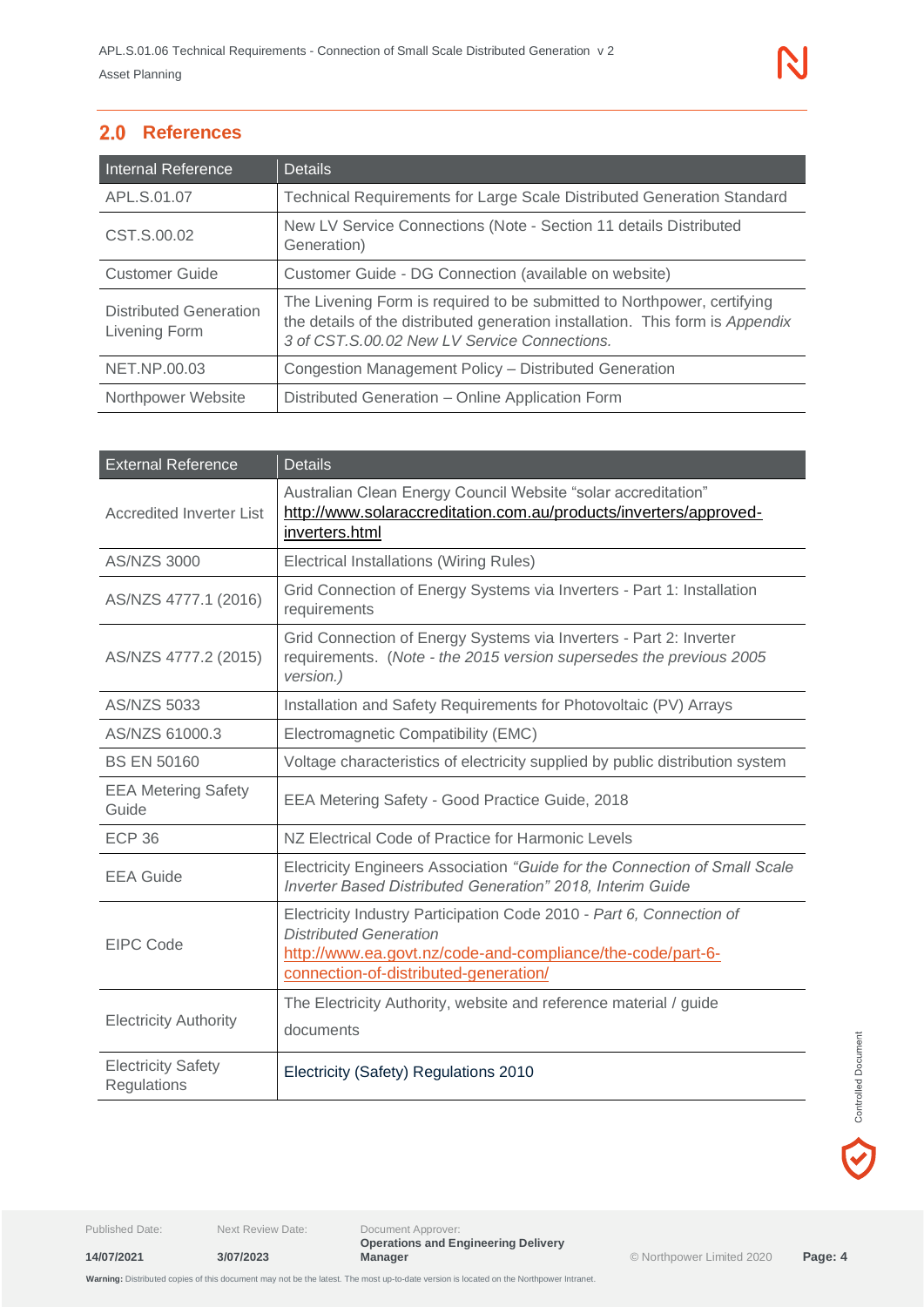<span id="page-4-0"></span>

| Terminology                    | <b>Definition</b>                                                                                                                                                                                                                     |  |  |
|--------------------------------|---------------------------------------------------------------------------------------------------------------------------------------------------------------------------------------------------------------------------------------|--|--|
| Distributed Generation<br>(DG) | means distributed generation being equipment used, or proposed to be<br>used, for generating electricity that is:                                                                                                                     |  |  |
|                                | connected, or proposed to be connected, to the Network or to a customer installation which is connected to the Network; and                                                                                                           |  |  |
|                                | capable of injecting electricity into the Network.                                                                                                                                                                                    |  |  |
|                                | This includes Electric Vehicles (EV) or battery storage systems capable of<br>exporting (injecting) electricity into the network.                                                                                                     |  |  |
| Inverter                       | An electronic device intended to convert DC to AC.                                                                                                                                                                                    |  |  |
|                                | The term "quality of supply" generally means:                                                                                                                                                                                         |  |  |
|                                | the electrical voltage and frequency are maintained between limits<br>defined in the Electricity (Safety) Regulations, and                                                                                                            |  |  |
| Quality of Supply              | the harmonic levels comply with: ECP 36 NZ Electrical Code of Practice<br>for Harmonic Levels and AS/NZS 61000.3.6 Electromagnetic<br>Compatibility, measured at the installation "point of supply" as applicable to<br>the scenario. |  |  |

## <span id="page-4-1"></span>**Impact of DG Connections on safety & operations**

#### <span id="page-4-2"></span> $4.1$ Safety Risks

The potential for a distributed generation system (inverter connected) to export electricity onto the network either under normal operation or fault conditions, creates a potential risk to other connected customers and personnel working on the electricity distribution network.

Technical requirements and standards have been established that address these risks, with specific grid protection settings to manage:

- Faults within the generation system or installation
- Faults occurring within the electricity distribution network
- Preventing the generation system from feeding power into the electricity distribution network during an unplanned network outage (i.e. faults) or planned shutdown (i.e. maintenance works).

In addition, all electrical assets and wiring that are part of the customer's installation (including the service main, meter station, switchboard and internal wiring) must comply with *AS/NZS 3000 Electrical Installations* and the *EEA Metering Safety Guide.*

Where possible, Northpower has adopted the use of New Zealand standards and regulations to ensure consistency of equipment and application.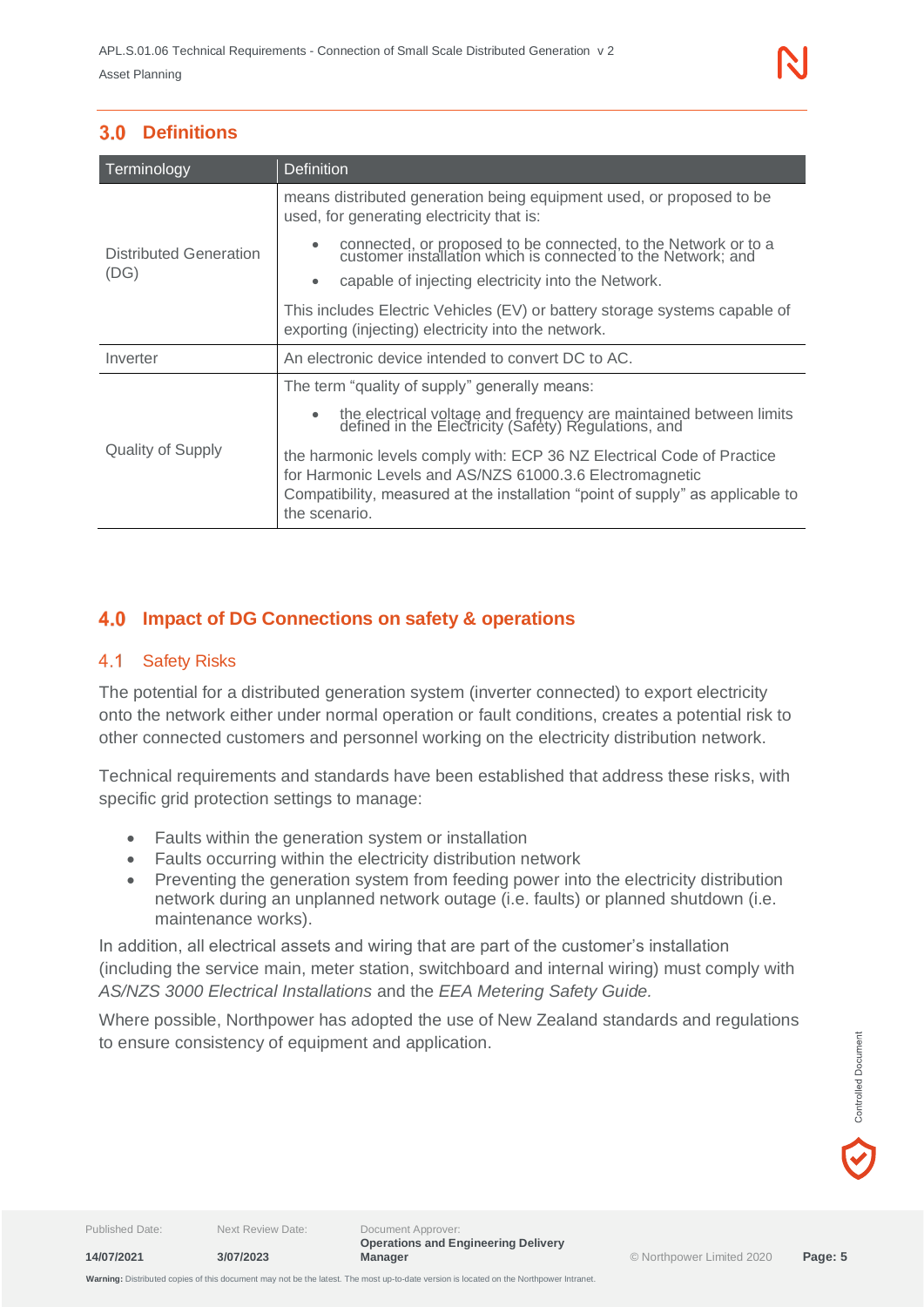#### <span id="page-5-0"></span>4.2 Quality of supply

Where generation can export electricity to the network, this can impact on the quality of the electricity supply on that section of network (for example voltage fluctuations). This can impact on the electricity supply to nearby customers and neighbours.

There are regulatory requirements and industry standards that Northpower must meet, which are the basis of Northpower's technical requirements for the connection of the generation system. This includes maintaining the quality of electricity supplied (as measured at the customer installations "points of supply) in compliance with:

- electrical voltage and frequency levels, as detailed in the *Electricity (Safety) Regulations*
- harmonic levels, as detailed in *ECP 36 NZ Electrical Code of Practice for Harmonic Levels* and *AS/NZS 61000.3.6 Electromagnetic Compatibility* as applicable to the scenario.

#### <span id="page-5-1"></span> $5.0$ **Network Requirements for Distributed Generation**

The following sections detail the technical requirements for connecting distributed generation to Northpower's electricity distribution network.

#### <span id="page-5-2"></span>5.1 Inverters & protection settings

Inverters that are allowed to be used to connect generation systems to Northpower's network must:

- comply with *AS/NZS 4777.2 (2015) Grid Connection of Energy Systems via Inverters: Part 1 - Inverter requirements*
- include a grid protection or anti islanding device which must prevent power being fed into the network during a power outage or shutdown. *Note that the generation system may run, if capable, the associated installation while islanded or disconnected from the network.*
- be set to the specific New Zealand voltage settings detailed in *AS/NZS 4777.2* and detailed below in Table 1.

#### **Table 1 – AS/NZS4777 NZ Settings for Inverter Settings**

| Inverter Voltage and Frequency Limits (Passive Anti-Islanding Set-Point Values) |              |                            |                                             |
|---------------------------------------------------------------------------------|--------------|----------------------------|---------------------------------------------|
| Parameter                                                                       | <b>Limit</b> | Minimum Trip Delay<br>Time | Maximum Disconnection (trip)<br><b>Time</b> |
| Vnom-max (10 minute average)                                                    | 248 V        |                            |                                             |
| Overvoltage 1                                                                   | 260 V        | 1 second                   | 2 seconds                                   |
| Overvoltage 2                                                                   | 265 V        | -                          | 0.2 seconds                                 |
| Undervoltage                                                                    | 180 V        | 1 second                   | 2 seconds                                   |
| Under-frequency                                                                 | 45 Hz        | 1 second                   | 2 seconds                                   |
| Over-frequency                                                                  | 52 Hz        | -                          | 0.2 seconds                                 |
| Minimum reconnection time                                                       | 60 Seconds   |                            |                                             |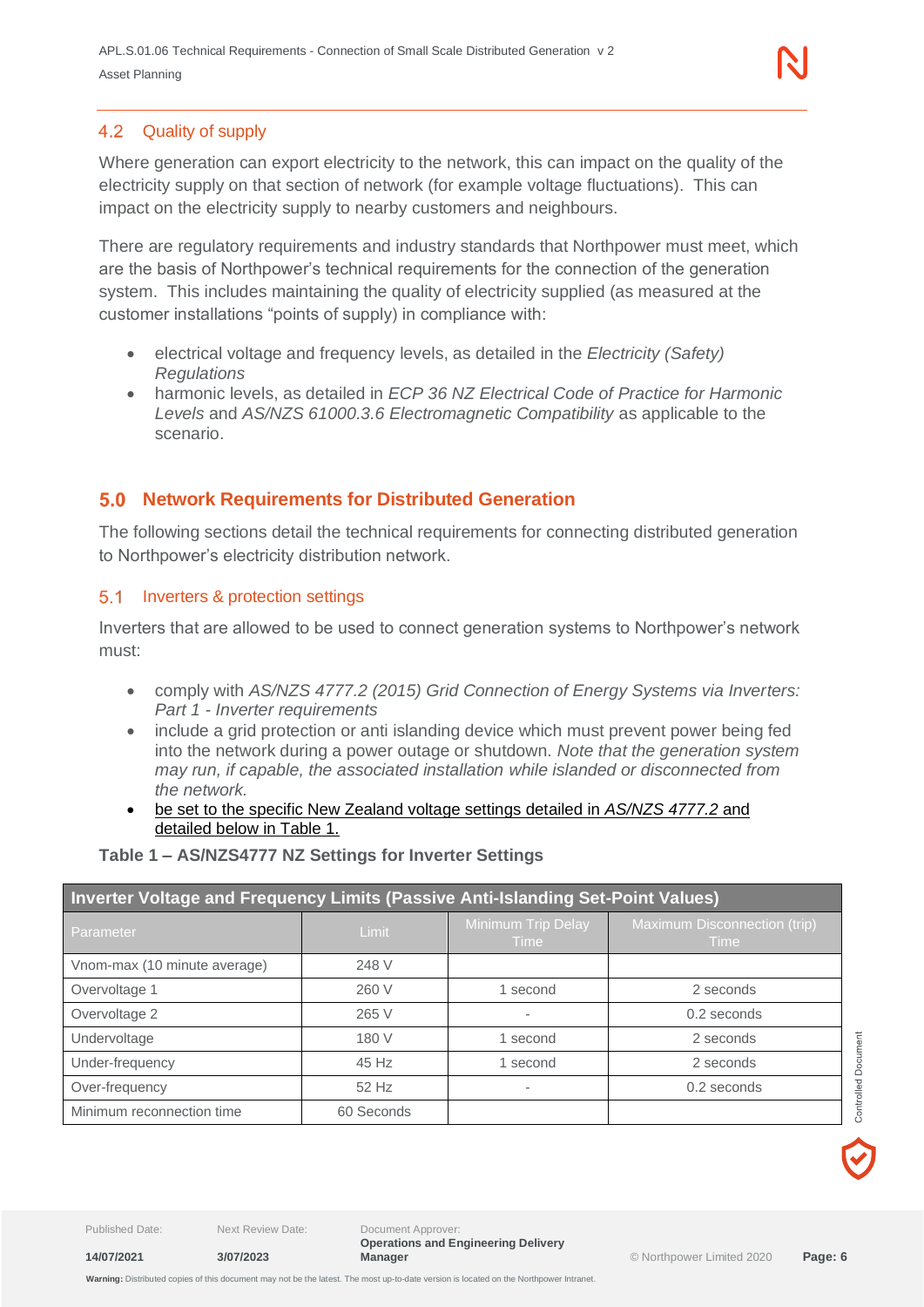#### <span id="page-6-0"></span>5.1.1 Voltage Response Capability

Northpower requires that, if available, the Inverter's voltage response is enabled to avoid any adverse effect on voltage at the point of supply. Our preference in enabling this feature is as follows:

- If both Volt-VAr and Volt-Watt responses are available, then both should be enabled (if possible)
- If both modes cannot be enabled simultaneously then just the Volt-VAr response should be enabled
- If only the Volt-Watt response is available, then that should be enabled

If Northpower does not require the voltage response to be enabled, this will be advised by Northpower as part of the generation connection approval process.

The required volt responses are specified in Table 2 below – these are the recommended preferences of the *Green Grid Network Analysis Group (NAG)* and the *EEA Guide for the connection of small scale inverter based distributed generation.*

#### **Table 2 – Volt Response requirements**

| <b>Volt Response Reference Values</b> |                   |                           |  |
|---------------------------------------|-------------------|---------------------------|--|
| Reference                             | Volt-VAr Response | <b>Volt-Watt Response</b> |  |
| V1                                    | 207               | 207                       |  |
| V2                                    | 220               | 220                       |  |
| VЗ                                    | 235               | 244                       |  |
| V4                                    | 244               | 246                       |  |

#### <span id="page-6-1"></span>5.1.2 Acceptable Inverters

Northpower will accept Inverters that are compliant with the current *AS/NZS4777 standard*. A list of inverters accredited as compliant with AS4777 can be found on the Australian Clean Energy Council website: [http://www.solaraccreditation.com.au/products/inverters/approved](http://www.solaraccreditation.com.au/products/inverters/approved-inverters.html)[inverters.html](http://www.solaraccreditation.com.au/products/inverters/approved-inverters.html).

#### <span id="page-6-2"></span>5.2 Photovoltaic Arrays

Photovoltaic (PV) arrays which form part of the generation system are to comply with *AS/NZS 5033 Installation and Safety Requirements for Photovoltaic (PV) Arrays.*

#### <span id="page-6-3"></span>5.3 Connection Requirements

#### <span id="page-6-4"></span>5.3.1 Point of Isolation

**14/07/2021 3/07/2023**

In most cases, Northpower considers a readily accessible service main fuse as the point of Isolation from the network. If this is not readily accessible, an additional point of isolation may be required.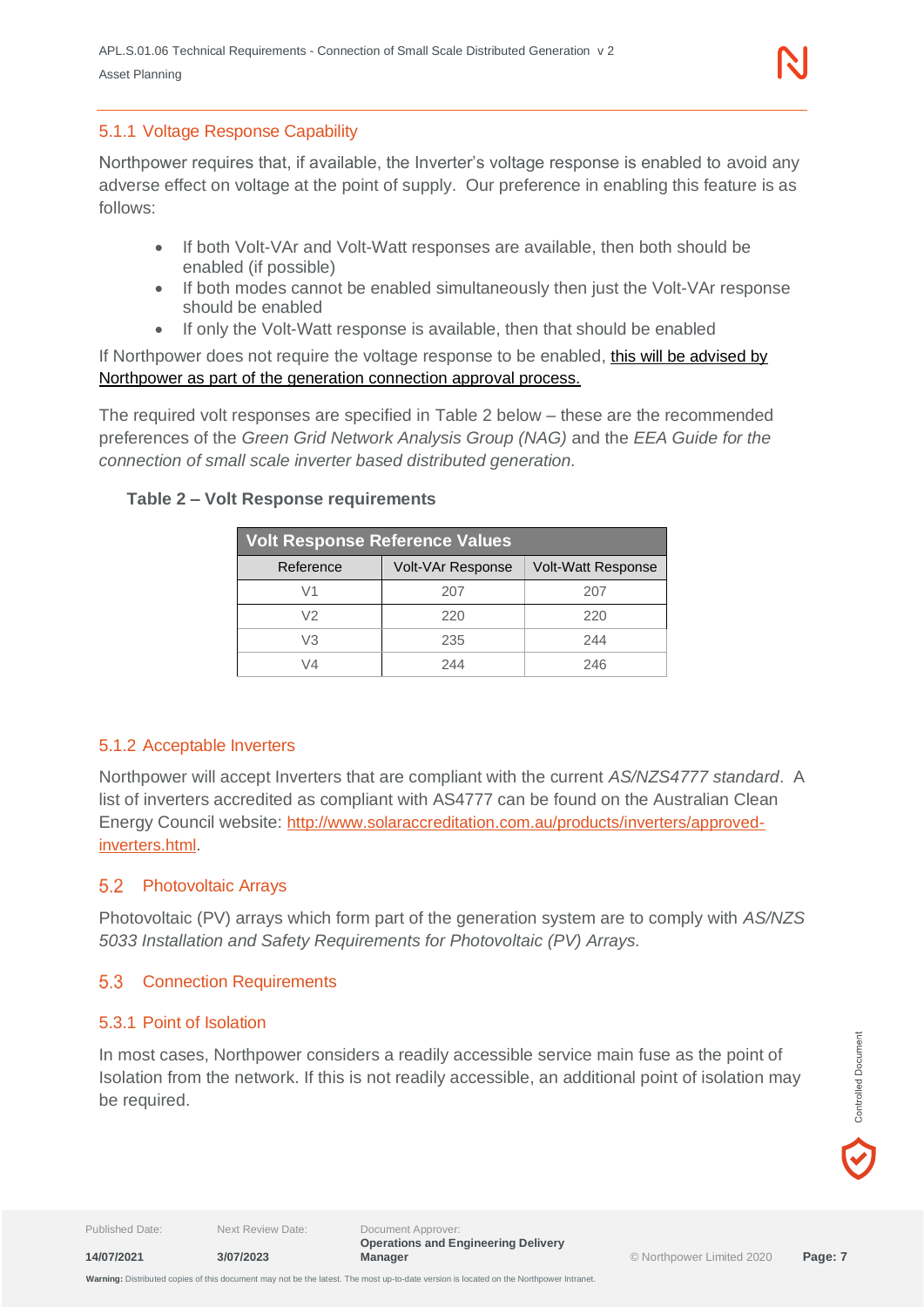#### <span id="page-7-0"></span>5.3.2 Connection Phasing Requirements

The connection of distributed generation must meet Northpower's phasing requirements, which are detailed in Table 3 below, and depend on:

- the generation capacity of the generation system
- the supply capacity of the network and associated distribution transformer that it will be connected to
- any constraints on generation output (as identified in the Connection Approval)
- any network congestion management requirements for that location (refer to *NET.NP.00.03 Congestion Management Policy - Distributed Generation*)

#### **TABLE 3 – Generation Connection Phasing requirements**

| DG Capacity (kW)                | <b>Generation Connection Phasing Requirements</b>                            |
|---------------------------------|------------------------------------------------------------------------------|
| $0-5kW$ (up to 21.7A)           | 1, 2 or 3 phase as requested and as available                                |
| >5-10kW with battery storage    | 1, 2 or 3 phase as requested and as available                                |
| >5-10kW without battery storage | 1 phase only if ICP connected 1 phase<br>otherwise 2 or 3 phase as connected |

#### <span id="page-7-1"></span>Signs or Labelling

For the purposes of safety, it is the Customer's responsibility to ensure that the generating circuit is clearly labelled on the main switchboard and any sub-main switchboards it passes through. A label should also be placed on the Customer's service fuse as a reminder to test and prove that the circuit is de-energised before carrying out any work on the Customer's service main.

Northpower will identify the DG Connection in our Geographical Information System (GIS) system, to alert our personnel to its location.

#### <span id="page-7-2"></span>UPS Installations

Generation may be used in conjunction with batteries to provide an uninterruptible power supply (UPS) for certain circuits within the premises.

In this instance, no protection device shall interrupt the neutral or earth conductors between the network and the inverter.

This prevents the use of residual current devices (RCD's) between the inverter and the network.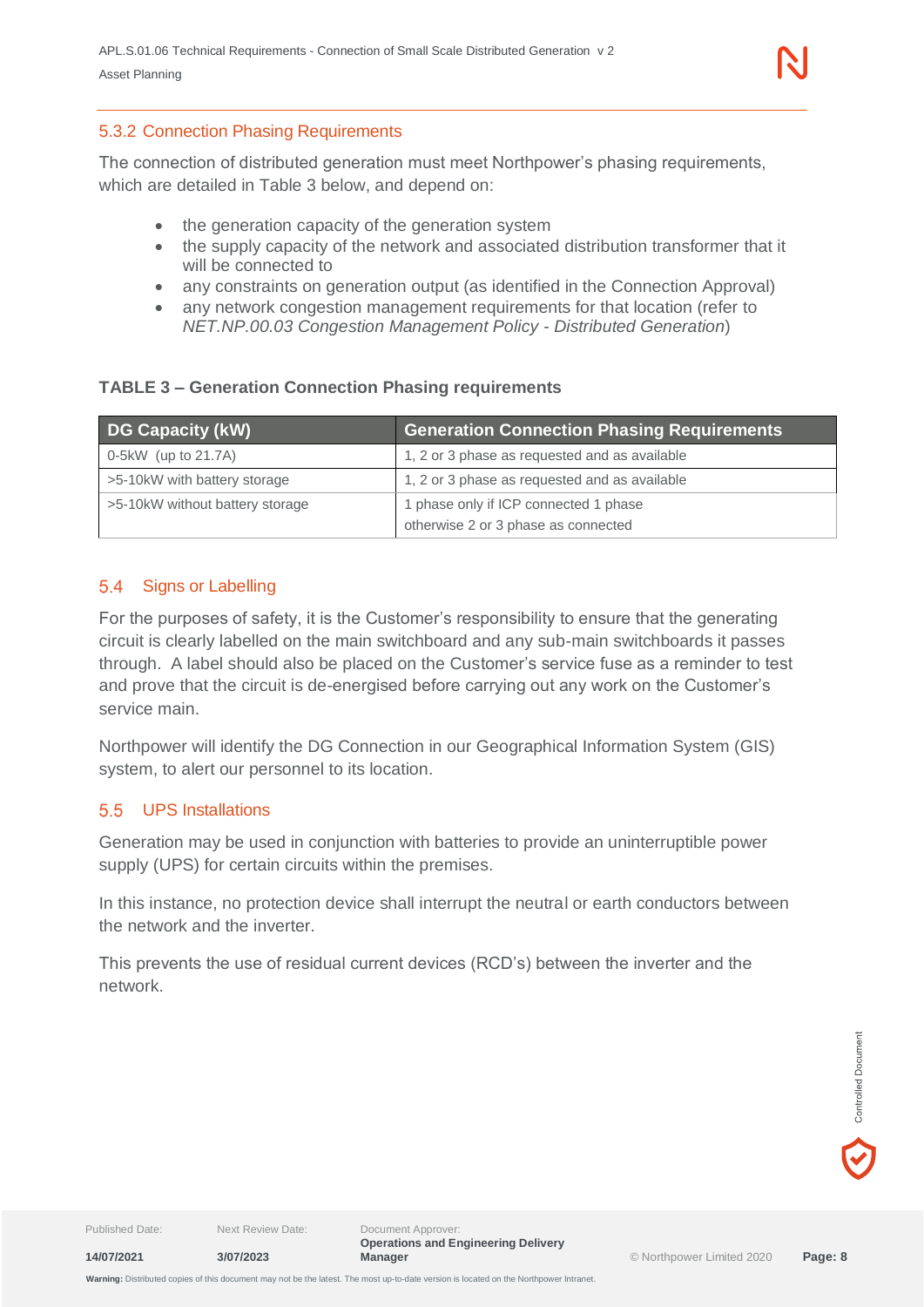#### <span id="page-8-0"></span>**Metering & sale of exported electricity**

Electricity metering that allows measurement of electricity import (consumption) and export, is required to be installed on site. Metering installation is to be arranged by the Customer with their Electricity Retailer, along with an agreement for the sale/purchase of the exported electricity.

Further details should be obtained from the customer's Electricity Retailer.

## <span id="page-8-1"></span>**Installation, Inspection and Commissioning Information**

#### <span id="page-8-2"></span>7.1 Installation

The installation must meet *AS/NZS 4777.1 (2016) Grid Connection of Energy Systems via Inverters - Part 1: Installation requirements.* All internal wiring must meet *AS/NZS 3000* (Wiring Rules).

#### <span id="page-8-3"></span>7.2 Testing and Electrical Inspection

The generation system requires an electrical inspection by a registered Electrical Inspector as it is defined as high risk prescribed electrical work in the Electricity (Safety) Regulations.

The generation system is required to meet Northpower's requirements as specified in this Standard, including the following standards:

- AS/NZS 4777.1 Grid connection of energy systems via inverters: Part 1 Installation requirements
- AS/NZS 4777.2 Grid connection of energy systems via inverters: Part 2 Inverter requirements
- AS/NZS 5033 Installation and safety requirements for photovoltaic (PV) arrays *(where applicable)*

#### <span id="page-8-4"></span>7.3 Northpower Verification

Northpower may require to visit the generation system to verify compliance with Northpower's requirements, generally held in conjunction with the Electrical Inspection. This is to verify the following is satisfactory:

- Certificate of compliance
- Inspection and record of inspection
- Generation System meets Northpower's requirements including:
	- o Northpower's Network Approval
	- o Network Standards, including these technical requirements
	- o Generation capacity and phasing
	- o Operation of the grid protection device (typically anti-islanding)
	- o Volt-VAr and Volt-Watt response enabled and set correctly when available

#### <span id="page-8-5"></span>Comissioning Information to be provided to Northpower

Key details from the commissioning of the generation system are required to be provided to Northpower. Northpower's information requirements are detailed in Northpower's standard *CST.S.00.02 New LV Service Connections (Appendix 3 - DG Livening Form).* 

Controlled Document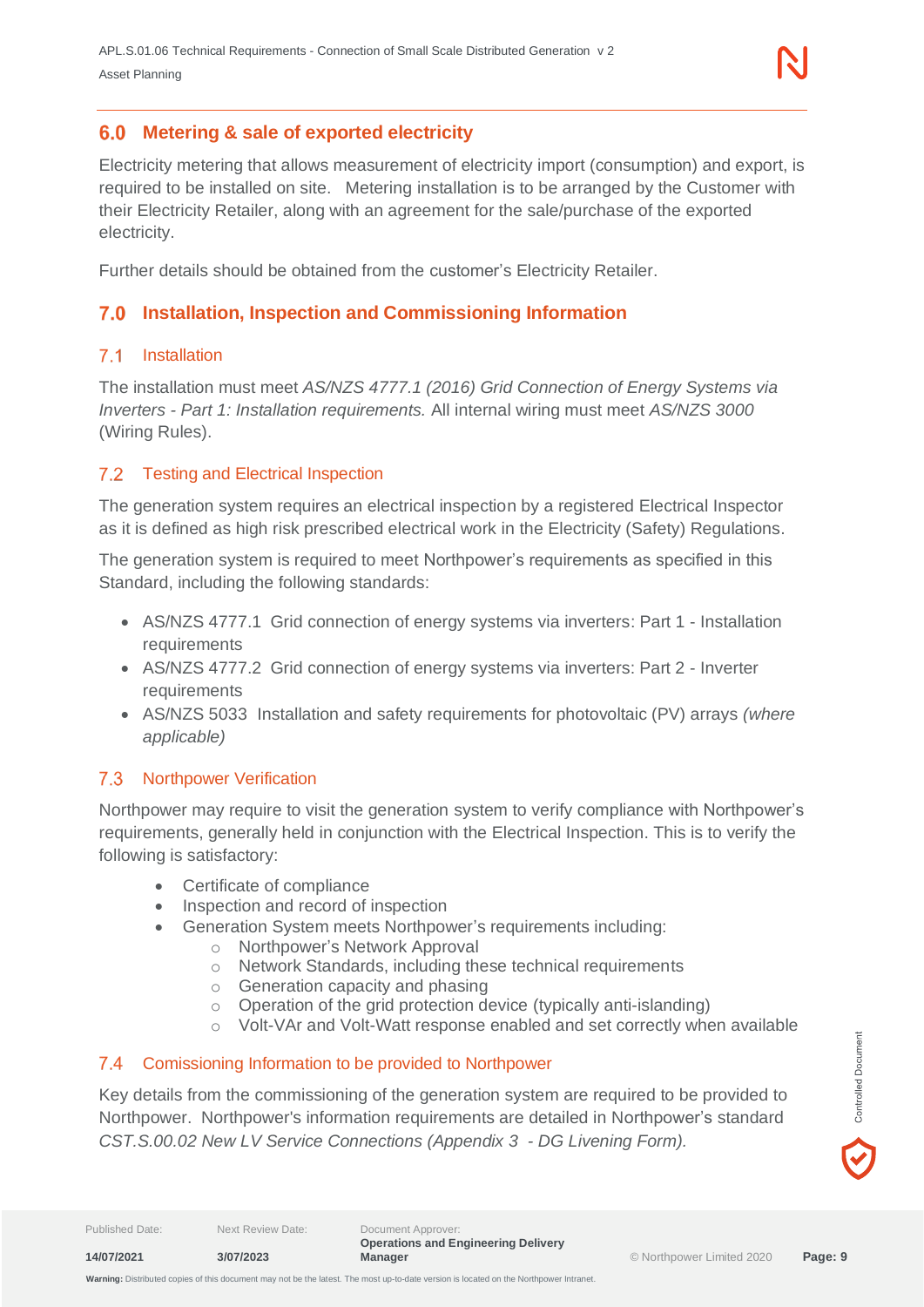Information required includes details such as:

- Customer, ICP and physical location (site address)
- Generation system details type, make, model, capacity, approved net export
- Inverter make, model and AS/NZS 4777 compliance
- Test results for operations and protection mechanisms
- **Electrical Inspector details**

#### <span id="page-9-0"></span>**Responsibility of Owner/Operator of the Generation System**

The owner or operator or the distributed generation system is responsible for the following:

- Maintenance and safe operation of the generation system (including inverters, protection devices, cabling and solar panels).
- Ensure the generation system complies with all relevant acts, regulations, standards rules and codes of practice.
- Operating the system within the generation capacity approved by Northpower.

#### <span id="page-9-1"></span>**9.0 Access by Northpower**

The Customer shall provide Northpower with safe and unobstructed access to the generation site and all upstream equipment at all reasonable times, providing:

- Access is required for matters concerning the generation circuit and its connection to the Northpower network.
- Northpower shall make a written request to the Customer to access the site for scheduled works.
- Northpower may not interfere with the Customer's equipment without their express permission. This does not include methods of isolation. Northpower may require immediate access to the Customer's equipment in the event of an emergency (i.e., to prevent a breach of safety or damage to property). Northpower shall inform the Customer of the circumstances and events as soon as practicable.

#### <span id="page-9-2"></span>**Interruptions / Temporary Disconnection from the Network**

Northpower may, from time to time, isolate any Distributed Generation in order to perform certain maintenance tasks or manage the network capacity in accordance with the requirements of Northpower's operational requirements and *NET.NP.00.03 Congestion Management Policy - Distributed Generation.*

#### <span id="page-9-3"></span>**11.0 Application for Connection of DG**

The process of connecting distributed generation to Northpower's network is detailed in Northpower's standard *CST.S.00.02 New LV Service Connections.* This include details of the customer application, network approval and connection process. For further details, please refer to this document